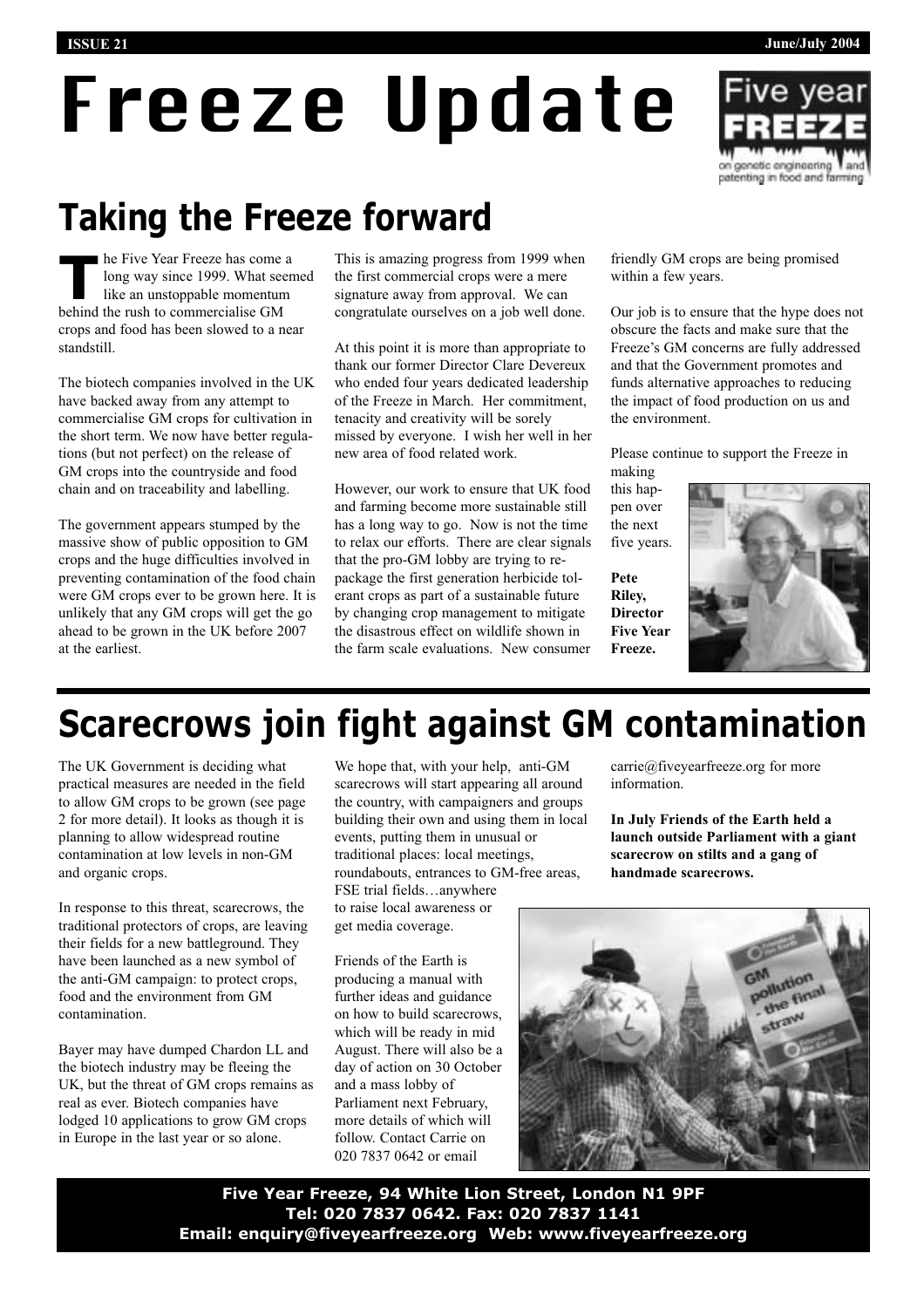

#### ...news...

#### **EC throws precaution to the wind**

As arguments over the safety of GM foods continue to rage between Member States in Europe, the European Commission (EC) has decided to overrule them all, throw out the precautionary principle and approve two GM crops for import.

Under the EU rules for approving GM foods, if the Agriculture Ministers of Member States fail to reach a qualified majority within three months when voting on a new GM product then the EC can take a decision in line with its own scientific advice.

In May the EC authorised the marketing of BT11, a modified sweet corn variety developed by Syngenta, for human consumption despite outstanding safety concerns from several Member States. In July the EC again overruled disagreements on safety to authorise Monsanto's NK603 maize as animal feed. European Agriculture Ministers have failed to support the approval of NK603 for human consumption because of concerns about its safety and it is now widely expected that the EC will also overrule these concerns to approve NK603 in the next couple of months.

According to the Green Party, only 9 out of 25 EU Member States are in favour of granting approvals for new GM products. And you thought you lived in a democracy?!

#### **Consumer rejection of GM products continues**

100 days after the introduction of the new GM labelling laws Friends of the Earth say they have found just five GM products on sale in the UK.

If you find a GM-labelled product on sale then you could buy it and then return it to the shop asking for your money back, explaining that you refuse to consume any GM products. This would be very clear feedback to the food industry.

# **There's a rumble in the GM jungle about contamination and liability!**

During the last five years two questions have been rumbling away in the background in the GM debate – can you grow GM and non-GM crops in the same bit of countryside without the GM traits contaminating other crops and plants in the area and who should pay if contamination does take place?

Over the next year or so the UK and other EU governments will have to address these issues and come up with some pretty convincing arguments and solutions. The EC prefers to refer to this issue as "coexistence" suggesting that there is a way to prevent GM traits spreading. However, after a series of stakeholder and ministerial meetings in Brussels in 2003, the EC deftly passed this difficult problem to Member States to sort out through domestic legislation or voluntary schemes.

When the Agriculture and Environment Biotechnology Commission (AEBC), the Government's GM policy adviser, was set up in 1999, it soon recognized that contamination and liability were issues that needed to be resolved if GM crops were ever to be released into the UK. They grappled the issue for over two years. Stakeholder meeting followed stakeholder meeting. The result was the AEBC could not agree on the crucial issue of what threshold of contamination was acceptable and desirable. They did recommend that the statutory rather than the voluntary approach should be used on both coexistence measures and compensation and liability.

The government promised that there would be a public consultation on coexistence this summer. So far all that has been announced is a series of stakeholder meetings with a consultation to follow in the autumn. The Freeze met DEFRA officials in May who made it clear that they had no intention of extending the consultation beyond their website and the usual consultees to holding public events where voters, farmers and other interested parties could have their say.

In July, the Common's EFRA committee described government and EU policy as *"confusing, unworkable, unacceptable and potentially destructive of the UK organic*

*food industry".* They might have added *"and any other type of farming and part of the food chain trying to remain GM free".* The Committee was also highly critical of the idea of a voluntary approach to GM free zones which Mrs Beckett had said would be part of the consultation.

In their most recent announcement DEFRA stuck to their line that coexistence schemes have to meet the GM threshold of 0.9% above which labelling is legally required. What they fail to explain is how food companies can keep their final product below this level if their raw product leaves the farm with contamination close to this point already.

The outcome of the heated debate that will take place on this issue will depend on how the "adventitious presence" of GM is interpreted. The labelling regulations only allow an exemption below 0.9% if the GM presence is "adventitious" or "technically unavoidable". The question is would contamination resulting from very short separation distances between crops be classed as "adventitious" if it was known that cross pollination was very likely to occur at this distance?

Please take the chance to make your views known to politicians, officials and the food industry before your right to a GM-free diet is signed away. The Freeze is currently raising funds to ensure that there is an opportunity for real public debate and involvement in this crucial issue. One of the Freeze's under pinning demands – the right choose GM-free - is under threat and the environment and health potentially damaged if the Government gets its way.

One thing is clear – most consumers would not regard food with at 0.9% GM content as being GM-free. This is the message that we need to get across to MPs, officials and companies in the food chain. If there is no practical solution then the answer to GM crop growing may just have to be "NO!".

We will bring you more information about how to take part in the consultation in the next newsletter.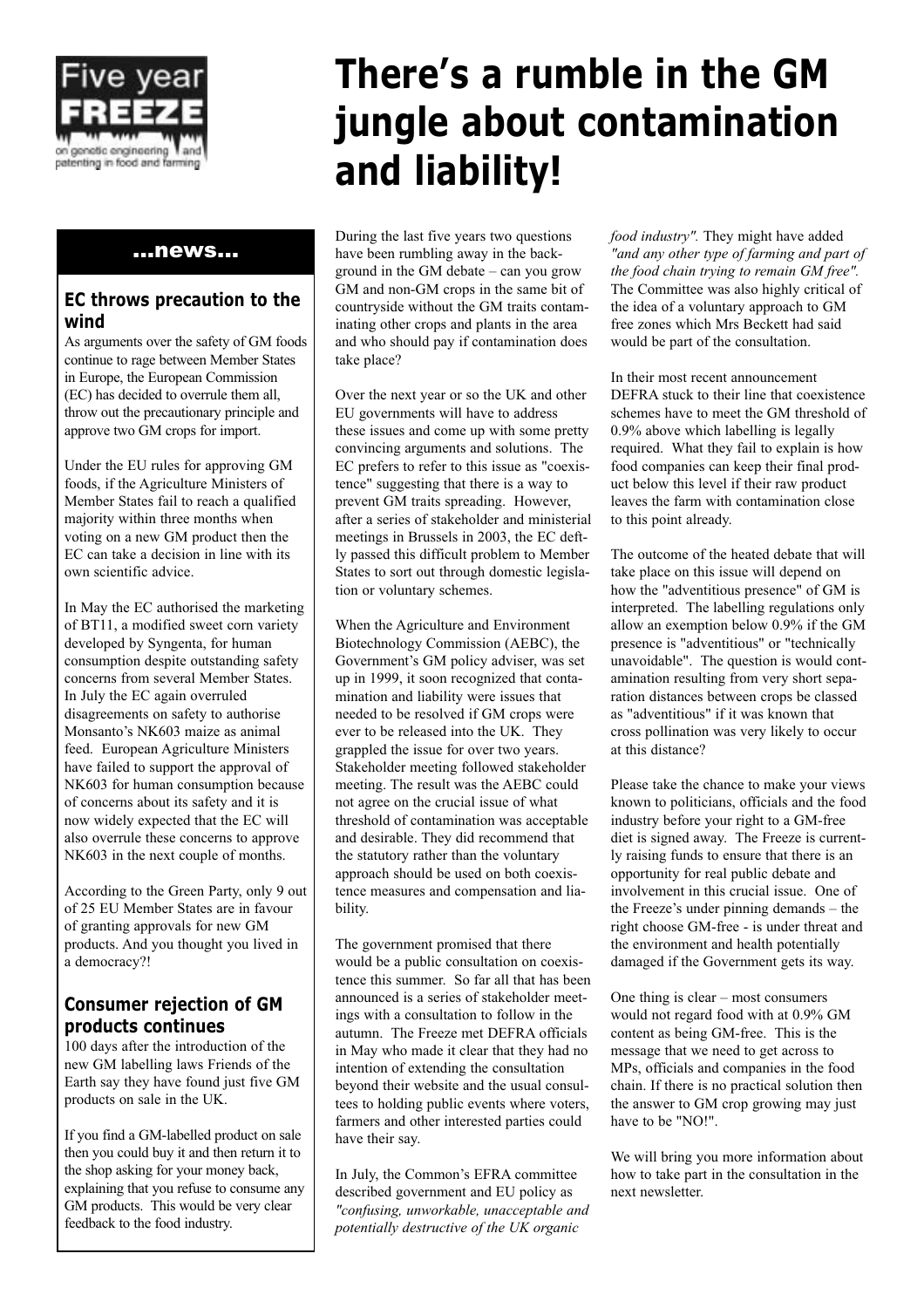## **GM animal feed must be stopped...**

Animal feed still represents the largest market for the biotech industry, with three quarters of soya imported in to the UK being fed to pigs, cows and poultry. Although GM ingredients in animal feed now have to be labelled if the GM content exceeds 0.9%, the products from GM-fed animals that enter the food chain do not have to be. It is therefore impossible for consumers to avoid them, unless they buy organic eggs, meat and dairy products or go to shops where they voluntarily label these animal products.

#### **... in the UK**

Greenpeace has been targeting Sainsbury's for some time for selling unlabelled meat and dairy products from animals fed on GM feed. Pantomime cows have been turning up at stores to return unwanted GM milk and to label the offending products. Sixty cows occupied Sainsbury's head office in London until they were granted a meeting. In a compromise move Sainsbury's agreed to try out for a limited period a new range of GM-free milk that would cost more than conventional milk and be cheaper than organic milk. It appeared that none of the additional cost of the milk would be passed on to the farmers.

A coalition of groups including FARM, the Institute of Science in Society, GM-free Cymru, Genetic Food Alert and Farmers for Action has also been targeting Sainsbury's with a duel message: Stop using GM animal feed and pay farmers a fair price for milk. The price farmers get for milk has dropped to about 5 pence per pint, while Sainsbury's sell it at 29 pence per pint and many small dairy farmers are being forced out of business.

Marks and Spencer and the Co-op both sell non-GM reared meat and dairy as standard

#### **action...action...action**

- **Boycott Sainsbury's own brand milk, cheese, yoghurt, cream and ice cream;**
- **Complain to the manager or at the customer services desk;**
- **Organise your own protest outside your local Sainsbury's store (see www.indymedia.org.uk/ en/2004/03/286947.html for ideas or call Carrie on 020 7837 0642).**
- **Support the Greenpeace Jaguars against deforestation in Argentina. See www.greenpeace.org or call 020 7865 8100**

and Greenpeace has produced a report demonstrating that there is enough non-GM animal feed available for farmers to make the change.

#### **... in Argentina**

The import of GM animal feed to the UK is having a huge impact in Argentina, the world's third largest soya producer which exports over 90% of its harvest, 98% of which is GM. The recent decision by the EU to approve import of Monsanto's GM maize NK603 for animal feed coincides with its approval to be cultivated in Argentina, which will have an increased impact on the already dire situation there.

*"We are very upset and concerned about the approval of Round-up Ready Maize in Europe. It implies more social, economic and environmental suffering for our country"* Stella Semino, Grupo Reflexión Rural, Argentina.

Freeze Steering Group member Helena Paul has seen the problems in Argentina first hand and reports here for the Freeze:

The massive cultivation of GM soya, still being imported into the UK as animal feed, threatens to destroy the social and environmental fabric of southern South America, perhaps more quickly than any previous development.

In June 2004, I visited Argentina to speak at a seminar and spent a week with GRR, the Rural Reflection Group. With their help I was able to visit peasants threatened with eviction from their land for the production of GM soya and talk with a lawyer who defends many such groups. The 122 peasant families, who live in the dry forest without destroying it, dread the arrival of bulldozers to flatten their houses and the forest. I was told there are 5000 similar cases in this one province alone, mainly because of pressure for GM soya production. Further south, huge areas of forest that had survived until recently, are being cleared for GM soya, which the Argentine government says is vital to service the country's enormous debt.

Europe and China are Argentina's best customers for GM soya. We should resist the import of GM soya for animal feed, not just to protect our own environment, agriculture and social fabric, but also that of Argentina and all the other countries threatened with similar devastation.



#### ...news...

#### **GMO Bill**

On 14th May 2004, the GMO Bill had its second reading in Parliament. The Government Whip, Jim Fitzpatrick, objected to the bill when it was read out which, as the session had run out of time, was enough to scupper the Bill. This was a deliberate move by the Government to prevent the Bill from becoming law. Next parliamentary session we will have another opportunity to try for a GM Private Members Bill.

#### **Schmeiser loses case**

Back in May the Canadian Supreme Court made it's ruling on the case of Canadian farmer Percy Schmeiser, who was accused by Monsanto of violating the company's patent on GM oil seed rape. Schmeiser has always maintained that his crops were contaminated with the GM genes by pollen blown by the wind, whereas Monsanto accused him of growing the crop deliberately without paying the required licence fee.

In it's ruling on the case the Supreme Court overruled a previous ruling that Schmeiser should pay damages to Monsanto because it agreed that he had not used Monsanto's Round-up weedkiller on the crop and so had not profited from the inserted gene. This was a major personal victory for Schmeiser.

However, the Court also ruled that a gene patent extends to any higher organism that contains the patented gene. This means that a company can effectively own the rights to a whole plant or animal which it has genetically modified. Companies can now argue that their rights extend to anything that its patented genes get in to, whether accidentally or not.

This is not all good news for Monsanto though. As Schmeiser argues, now that the companies have effectively been granted ownership of their GM genes, they should also be legally liable for any damage caused by them spreading in to unwanted places.